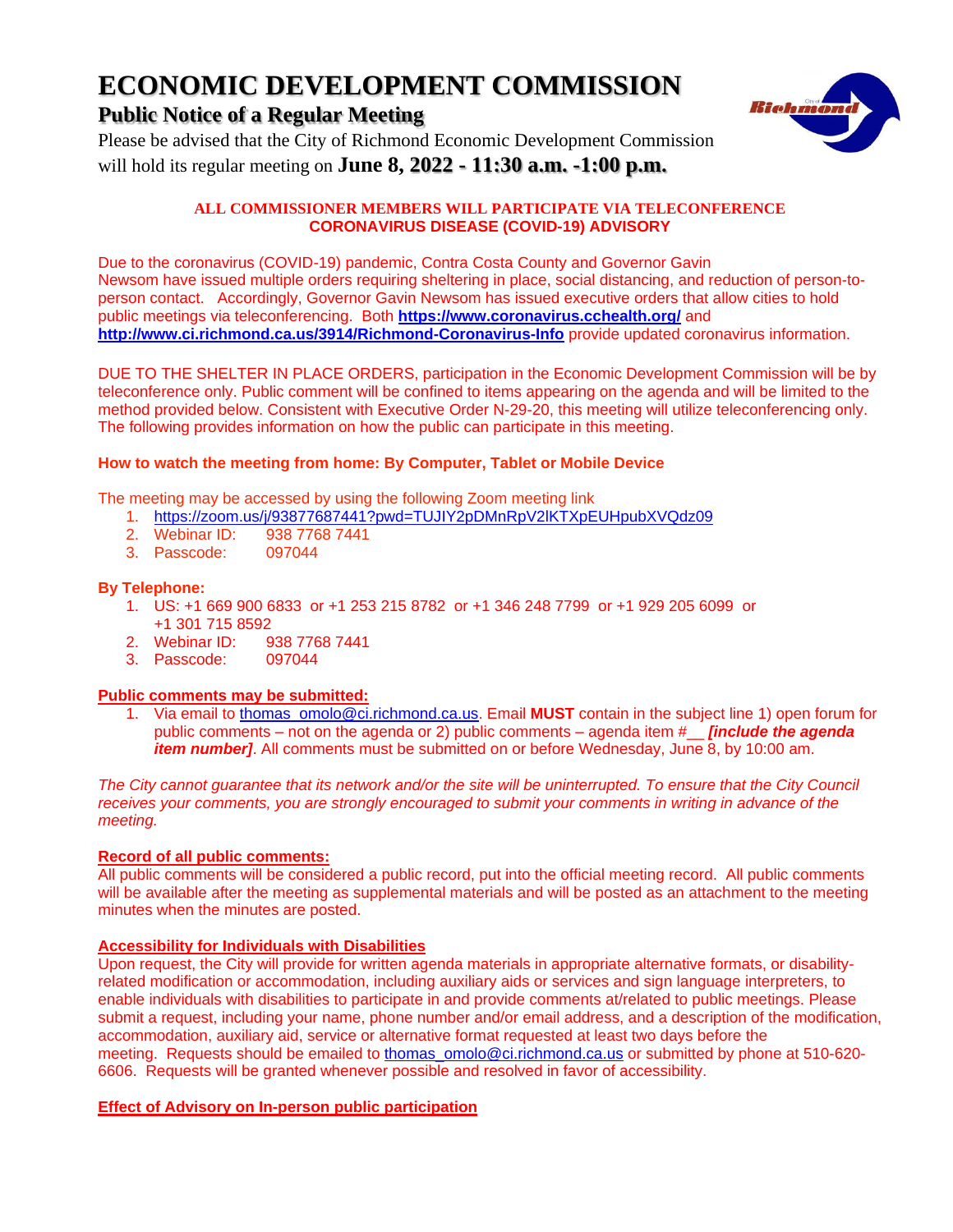During the pendency of the Executive Order N-29-20, the language in this Advisory portion of the agenda supersedes any language below in the meeting procedures contemplating in-person public comment.

#### **ALL COMMISSIONER MEMBERS WILL PARTICIPATE VIA TELECONFERENCE**

# **- AGENDA –**

| <b>CHAIR</b><br><b>Ahmad Anderson</b><br><b>VICE-Chair</b><br><b>Brandon Evans</b>                                                                                                                                                                                                                                                                                                                                                                                             |    | 1. 11:30 am - Call to Order                                                                                                                                                                                                                                                                                         |
|--------------------------------------------------------------------------------------------------------------------------------------------------------------------------------------------------------------------------------------------------------------------------------------------------------------------------------------------------------------------------------------------------------------------------------------------------------------------------------|----|---------------------------------------------------------------------------------------------------------------------------------------------------------------------------------------------------------------------------------------------------------------------------------------------------------------------|
|                                                                                                                                                                                                                                                                                                                                                                                                                                                                                |    | 2. Roll Call & Check in                                                                                                                                                                                                                                                                                             |
|                                                                                                                                                                                                                                                                                                                                                                                                                                                                                |    | 3. Approval of Minutes<br>a. 4-13-2022 Meeting                                                                                                                                                                                                                                                                      |
|                                                                                                                                                                                                                                                                                                                                                                                                                                                                                |    | 4. Report from City Council                                                                                                                                                                                                                                                                                         |
| <b>James Lee</b><br><b>Kerby Lynch</b><br><b>Ayoka Medlock-Nurse</b><br><b>Arnon Oren</b><br><b>Andrea Portillo-Knowles</b><br><b>Gloria Jean Sewell-</b><br><b>Murphy</b><br>Diana Wear<br><b>Orrian Willis</b><br><b>Reza Yazdi</b><br><b>Council Liaison:</b><br><b>Demnlus Johnson III</b><br>$\sim$ $\sim$ $\sim$ $\sim$ $\sim$ $\sim$<br>Staff:<br><b>Thomas Omolo</b><br><b>Gabino Arredondo</b><br><b>Shasa Curl</b><br><b>Shane Johnson</b><br><b>Dominique Green</b> | 5. | Old and/or New Business (30 minutes)                                                                                                                                                                                                                                                                                |
|                                                                                                                                                                                                                                                                                                                                                                                                                                                                                |    | a. Update on Economic Development Working Group<br>i. Buy Local Campaign: Bludot                                                                                                                                                                                                                                    |
|                                                                                                                                                                                                                                                                                                                                                                                                                                                                                |    | <b>Business Spotlight</b><br>b.                                                                                                                                                                                                                                                                                     |
|                                                                                                                                                                                                                                                                                                                                                                                                                                                                                |    | Matrix Emergency Services Study - Catherine Selkirk<br>c.                                                                                                                                                                                                                                                           |
|                                                                                                                                                                                                                                                                                                                                                                                                                                                                                |    | Business Focus Group Participants Needed for ARPA funding - staff/consultant<br>d.                                                                                                                                                                                                                                  |
|                                                                                                                                                                                                                                                                                                                                                                                                                                                                                | 6. | Committee Reports - 20 minutes<br>Policy - Lead, TBD<br>а.<br>Community Engagement - Lead, D. Wear<br>b.<br>Taste of Richmond (Postponed 2023) - Lead, B. Evans<br>c.<br>Cannabis - Lead, A. Ayoka<br>d.<br>Sustainability: Businesses/Industrial Hemp & Expo/Assessment - Lead, Gloria<br>е.<br>Jean Sewell-Murphy |
|                                                                                                                                                                                                                                                                                                                                                                                                                                                                                | 7. | Staff Reports (15 mins)<br>a. Finance Department<br>Jesson DeLeon new staff member<br>I.<br>Measure U update - Jesson DeLeon<br>Ш.<br>b. City Manager's Office<br><b>Thomas Omolo</b><br>i.<br>ii. SFBT<br>iii. Micro-Grant flyer update - Lizeht Zepeda<br>Status of surplus properties - Charice Duckworth<br>IV. |

- c. Mayor's Office
	- i. Update on Commissioners Dominique– 5 Minutes
- 8. Public Comments/Announcements/Handouts
- 9. Next Meeting Date: July 13, 2022
- 10. 1:00 pm Adjournment

Note: The EDC Ordinance on the back page of the agenda